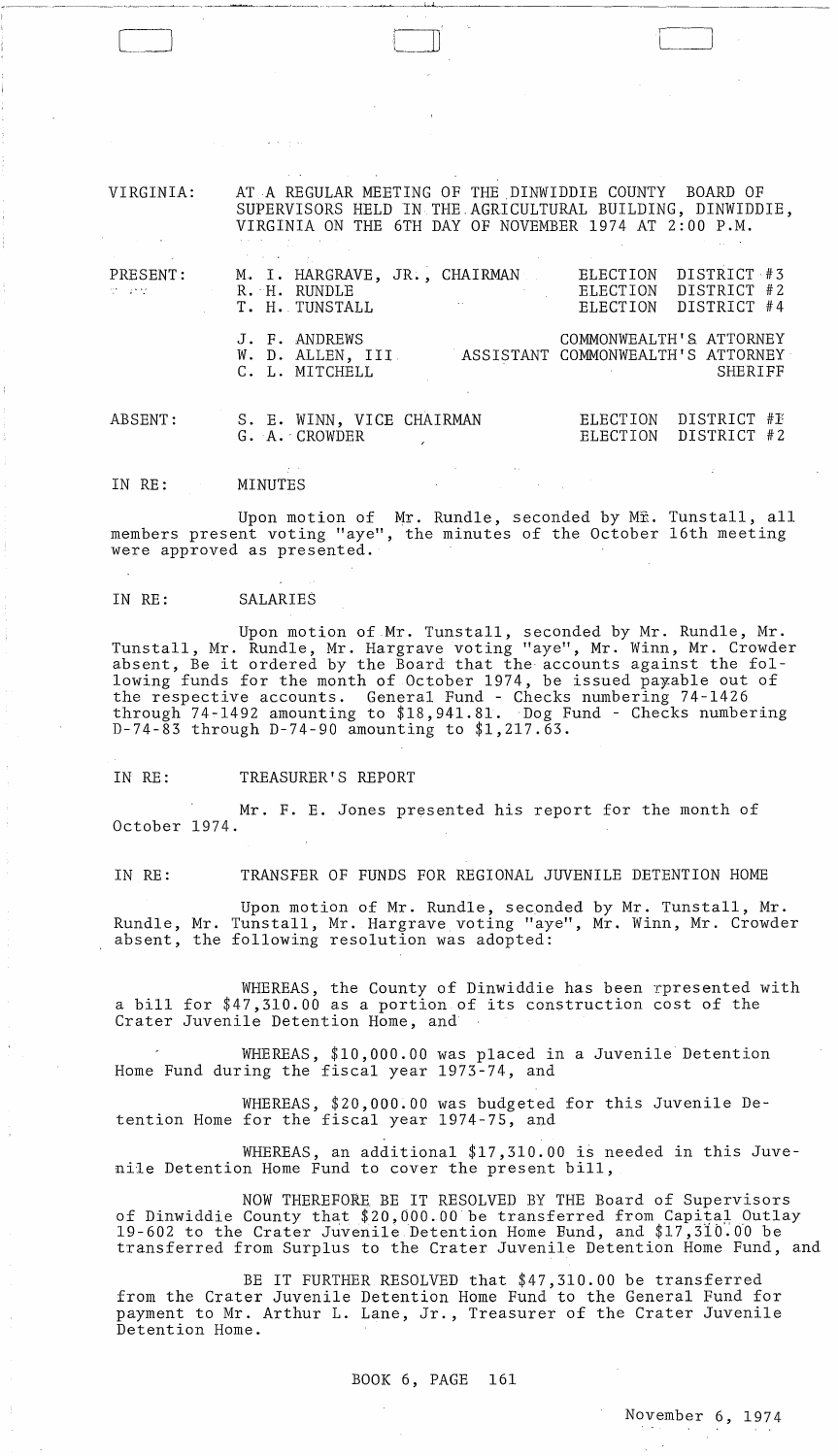IN RE: BUILDING INSPECTOR

Mr. James L. Blaha presented his report for the month of October 1974. *1..1* 1 <sup>~</sup>

IN RE: STATE LOCAL HOSPITAL APPLICATION - ACTION POSTPONED

Mrs. King B. Talley, Director, Department of Social ' Services presented to the Board a SLH application for Ethel Johnson, Route 2, Box 143, McKenney, Virginia. Mrs. Talley suggested to the Board that action be delayed on this request until its relation to medicaid assistance is determined.

Upon motion of Mr. Rundle, seconded by Mr. Tunstall, Mr. Rundle, Mr. Tunstall, Mr. Hargrave voting "aye", Mr. Winn, Mr. Crowder absent, the Board postponed action on the SLH application of Ethel Johnson until it is determined if this application qualifies for medicaid assistance.

#### IN RE: SUPERINTENDENT SCHOOLS

The Chairman, discussed with Mr. Newsom the possibility of additional lights around the North end of the High School. Mr. Newsom stated he would look into this matter and take appropriate action.

### IN RE: DOG WARDEN

Mr. Ed Swimiler presented his preport for the month of October 1974.

#### IN RE: DIRECTOR WATER AUTHORITY

Mr. Robert Ritchie gave the Board an up to date report on the status of water and sewer in Northern Dinwiddie. He indicated that final design of the system should be completed by the end of the year and bids received after the first of the year.

IN RE: RECESS

The Chairman declared a brief recess at 2:40 P.M. and reconvened the meeting at 2:45 P.M.

IN RE: REZONING APPLICATION P-74-5 MR. JAMES A. JONES

This being the time and place as advertised in the Progress Index on October 23rd and 30th for the Board of Supervisors of Dinwiddie County to conduct a public hearing on an ordinance to change the District Classification from Agricultural A-2 to Residential R-1 of land parcel 51 as shown on Section 56 of the zoning map of Dinwiddie County.

Mr. Jones appeared in behalf of his rezoning request, no one appeared in opposition.

The Planning Commission, when it considered Mr. Jones's request for a change in zoning classification, advised him that sufficient information had not accompained his application, nor did he submit sufficient information at the meeting. Mr. Jones at this Board meeting, did not have anymore information than was presented at the Planning Commission meeting. He did stated that he was in the process of having a plat drawn.

Upon motion of Mr. Rundle, seconded by Mr. Tunstall, Mr. Rundle, Mr. Tunstall, Mr. Hargrave voting "aye", Mr. Winn, Mr. Crowder, absent, the Board of Supervisors jrejected adoption of the ordinance changing the district classification of land parcel 51 as shown on Section 56 of the zoning map of Dinwiddie County from Agricultural A-2 to Residential R-l.

 $\cdots \cdots \cdots \cdots$ 

 $\sim 10^{11}$  km s  $^{-1}$ 

 $\omega$  ,  $\omega$  ,  $\omega$  ,  $\omega$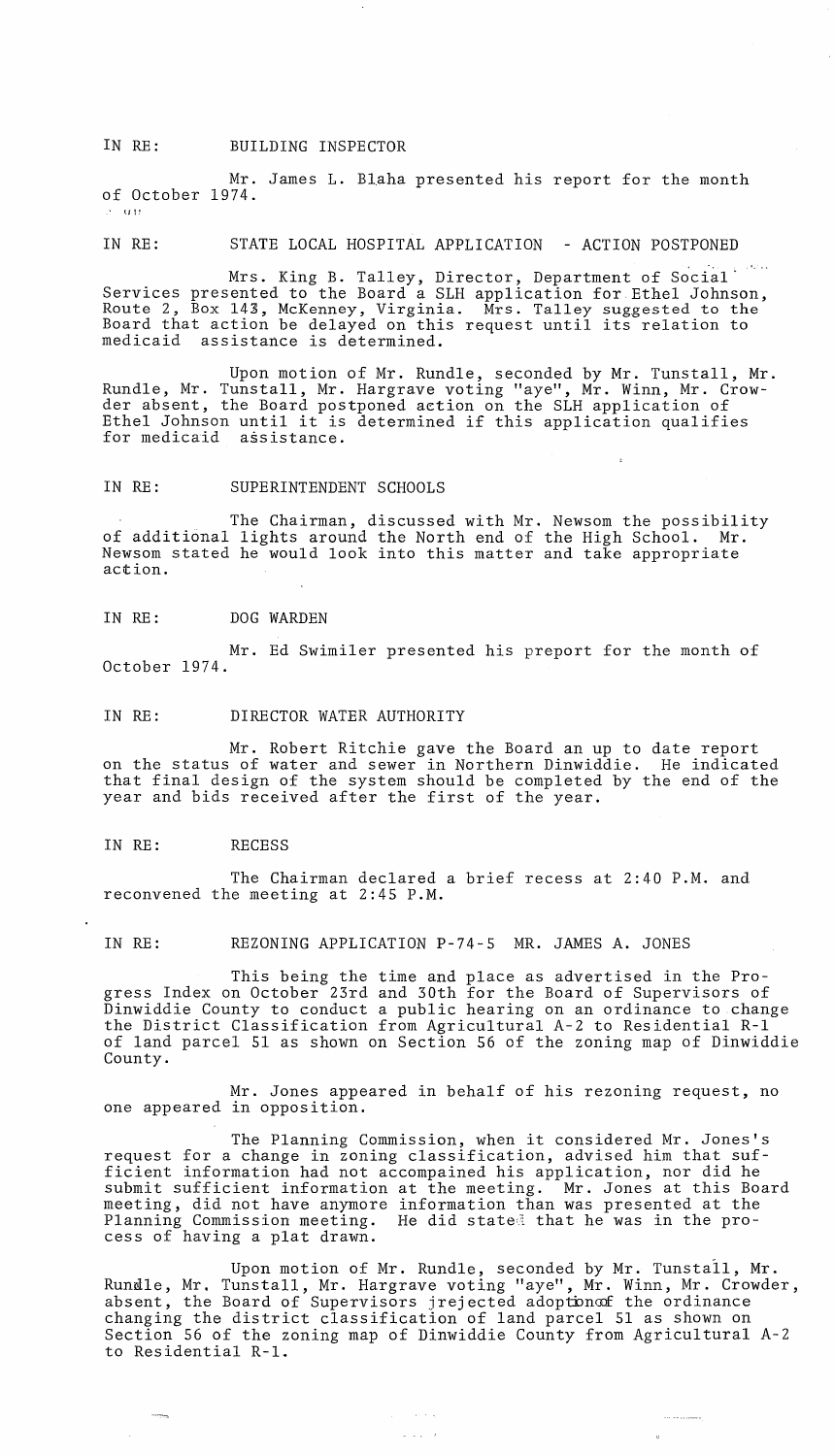IN RE: REZONING APPLICATION P-74-6 DINWIDDIE BUILDER'S INC.

 $\Box$ 

This being the time and place as advertised in the Progress-Index on October 23rd and 30th for the Dinwiddie County Board of Supervisors to conduct a public hearing to consider an ordinance to change the District Classification from Agricultural A-2 to Residential R-IA of· land parcel 16 as shown on Section 45 of the zoning map of Dinwiddie.

Mr. Herbert T. Williams, III, represented Dinwiddie Builder's Inc. before the Board of Supervisors. Mr. Donald Andrews and Mrs. H. M. C. Barrow appeared to oppose this rezoning request.

Mr. Williams stated that the Henshaw Brothers had told the Planning Commission that they desired to locate approximately 100 units on this parcel of land with the houses ranging from \$25;000.00 to \$35,000.00. The Planning Commission had told the Henshaw Brothers that sufficient information was not. presented with the application, nor presented at the commission meeting. He went on to say that information had been presented to the County Administrator and was now available for the Board of Supervisors to review.

The Board of Supervisors responded to this rezoning request in approximately the same manner that the Planning Commission<br>did. The County, through its County Administrator and the Crater The County, through its County Administrator and the Crater Planning District Commission, was in the process of accumulating information on the effect of rezonings and subdivisions on Dinwiddie<br>County. Therefore, it was not the desire of the Board of Supervis Therefore, it was not the desire of the Board of Supervisors to grant any rezoning requests until such time as this information was available and proper action taken as a result of this study.

At first the Board was inclined to deny this rezoning request,.but after further discussion with Mr. Williams, the Board' agreed to delay final action on this rezoning request,

Upon motion of Mr. Rundle, seconded by Mr. Tunstall, Mr. Runalle, Mr. 'Tunstall, Mr. Hargrave voting "aye", Mr. Winn, Mr. Crowder absent, the Board tabled rezoning application P-74-6.

IN RE: REZONING APPLICATION P-74-7 OTIS E. HENSHAW

This being the time and place as advertised in the Progress-Index on October 23rd and 30th for the Dinwiddie County Board'of Supervisors to conduct a public hearing to consider an ordinance to change the District Classification from Agricultural A-3to Residential R-l of land pareel 11 as shown .on Section 7 of the zoning map of Dinwiddie County.

Mr. H. T. Williams, III, represented Mr. Otis El Henshaw before the Board of Superiisors. Mr. Williams and the Board agreed that the same action should be taken on this rezoning request as on the previous rezoning request.

Upon motion of Mr. Rundle, seconded by Mr. Tunstall, Mr. Rundle, Mr. Tunstall, Mr. Hargrave voting "aye", Mr. Winn, Mr. Crowder absent, the Board tabled rezoning application P-74-7.

IN RE: REZONING APPLICATION P-74-8 B. W. JONES

This being the time and place as advertised in the Progress-Index on October 23rd and 30th for the Dinwiddie County Board of Supervisors to conduct a public hearing to consider an ordinance to change the District Classification from Residential R-l to Business B-1 of land parcel 90B as shown on Section 20 of the zoning map of Dinwiddie County.

No one appeared·on.behalf of this rezoning request, and no one appeared in opposition. After discussion, the Board felt that action taken on the previous two rezoning requests was applicable to this rezoning request. also.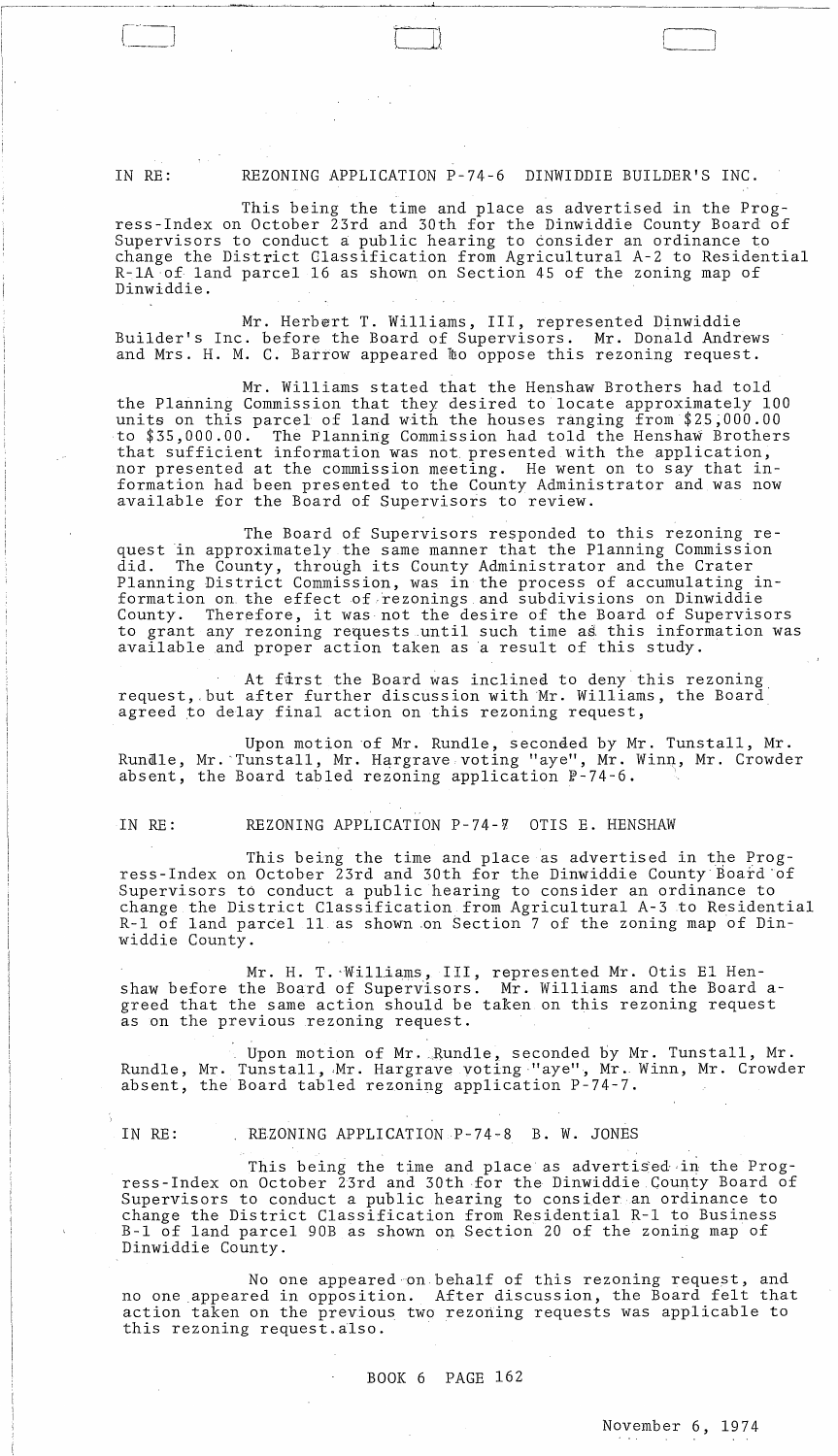Upon motion of Mr. Rundle, seconded by Mr. Tunstall, Mr. Rundle, Mr. Tunstall, Mr. Hargrave voting "aye", Mr. Winn, Mr. Crowder "nay", the Board tabled rezoning application P-74-S.

IN RE: REDESIGN OF ENTRANCE TO SOUTHERN PINES SUBDIVISION

Upon motion of Mr. Rundle, seconded by Mr. Tunstall, Mr. Rundle, Mr. Tunstall, Mr. Hargrave voting "aye", Mr. Winn, Mr. Crowder absent, the following resolution was adopted:

WHEREAS, the present entrance to Southern Pines Subdivision has created a traffic hazzard for a number of years, and

WHEREAS, the citizens of Southern Pines Subdivision have presented to Mr. Richard H. Rundle a petition bearing 40 signatures requesting that this entrance to Southern Pines Subdivision be redesigned, and

WHEREAS, the Board of Supervisors has received a number of complaints over the years regarding the entrance to Southern Pines Subdivision,

NOW THEREFORE BE IT RESOLVED, that the Board of Supervisors does hereby request the Virginia Department of Highways to conduct a study and take the necessary action to remedy the problem caused by the present entrance to Southern Pines Subdivision.

IN RE: VIRGINIA DEPARTMENT OF HIGHWAYS

The Board of Supervisors discussed with Mr. B. C. Medlock, Assistant Resident Engineer, the following road problems.

1. Intersection of Route 1 and Route 226.

2. Insufficient width of Route 619 from U. S. Route 1 to Seaboard Coastline Railroad Bridge.

3. Signs on new Route 460 indicating mileage and direction to Dinwiddie Courthouse.

4. Filing of necessary papers to have roadviewers look at Marshall Winn's road with the possibility of taking it into the secondary road system.

# IN RE: SUTHERLAND MANOR SUBDIVISION - ADDITION TO SECONDARY SYSTEM - SUTHERLAND DRIVE, TARA DRIVE AND WOODLAND ROAD

Upon motion of Mr. Rundle, seconded by Mr. Tunstall, Mr. Rundle, Mr. Tunstall, Mr. Hargrave voting "aye", Mr. Winn, Mr. Crowder absent, the following resolution was adopted:

BE IT RESOLVED: That the Virginia Department of Highways and Transportation is hereby requested to add a section of road known as Sutherland Drive, beginning at a point on Route 1501, 0.03 miles south Route 1502 and running in a southerly direction, a total length of 0.14 miles to Woodland Road, having been constructed, drained and surfaced in accordance with the Virginia Department of Highways and Transportation specifications and the County Ordinances.

AND BE IT FURTHER RESOLVED: That the Virginia Department of Highways and Transportation is hereby requested to add a section of road known as Tara Drive, beginning at a point on Woodland Road 0.10 miles to Dead End with turn-around, having been constructed, drained and surfaced in accordance with the Virginia Department of Highways and Transportation specifications and the County Ordinances.

AND BE TIT FURTHER RESOLVED: That the Virginia Department of Highways and Transportation is hereby requested to add a section of road known as Woodland Road, beginning at the intersection of Sutherland Drive and running in a westerly direction 0.10 miles to Tara Drive, also beginning at Sutherland Drive running in an easterly direction 0.14 miles to Dead End with turn-around. A total length of 0.24 miles, having been constructed, drained and surfaced in accordance with the Virginia Department of Hgghways and Transpactation specifications and the County Ordinances .

الروابط المحجم

 $\omega_{\rm{max}}$  .

 $\overline{\phantom{a}}$ 

 $\epsilon \equiv -\frac{1}{2} \left( \epsilon \right)$ 

 $- - - - - -$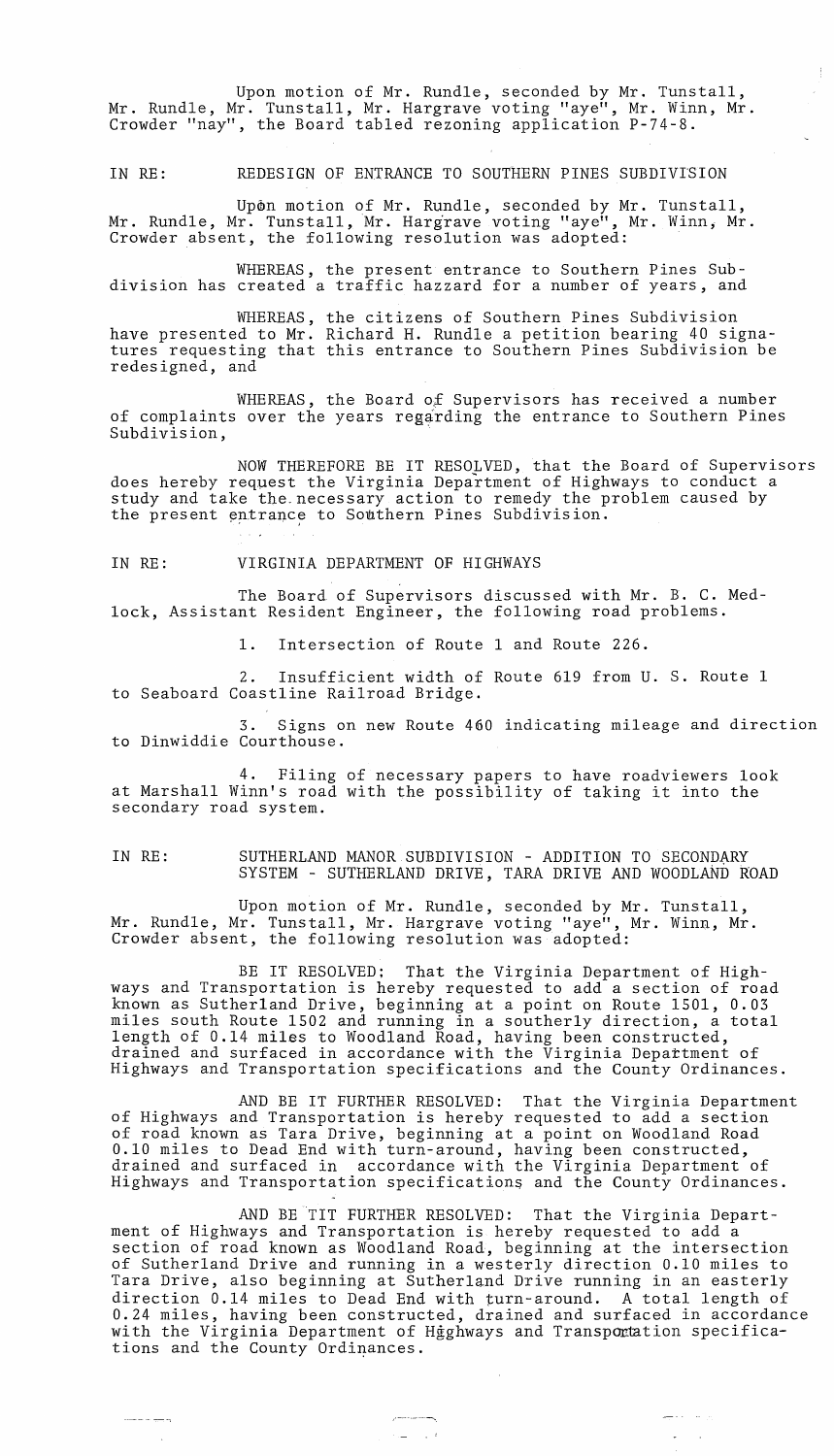AND .BE IT FURTHER RESOLVED: That these roads, if accepted, be added to the Secondary System of Dinwiddie County, effective January 1, 1975, pursuant to Section 33.1-229 of the Code of Virginia of 1950.

 $\overline{\phantom{a}}$ 

AND BE IT FURTHER RESOLVED: That this Board does guarantee the Commonwealth of Virginia an unrestricted right of way of 50 feet with necessary easements for cuts, fills and drainage; recorded in Plat Book 8, page 46, dated July 9, 1970.

IN RE: CONFEDERATE WOODS SUBDIVisION ADDITIONTO SECONDARY ROAD SYSTEM - LAKE DRIVE

Upon motion of Mr. Rundle, seconded by Mr. Tunstall, Mr. Rundle, Mr. Tunstall, Mr. Hargrave voting "aye", Mr. Winn, Mr. Crowder absent, the following resolution was adopted:

BE IT RESOLVED: That the Virginia Department of Highways and Transportation is hereby requested to add a section of road known as Lake Drive, in Confederate Woods Subdivision, beginning at a point on Route 627, 0/10 miles north of Route 611 running in an easterly direction, total length of 0.36 miles to Dead End with turn-<br>around. This road having been constructed, drained and surfaced in This road having been constructed, drained and surfaced in accordance with the Virginia Department of Highways and Transporattion specifications and the County Ordinances.

AND FURTHER BE IT RESOLVED: That this road, if accepted, be added to the Secondary System of Dinwiddie County, pursuant to Section 33.1-229 of the Code of Virginia of 1950 as amended.

AND FURTHER BE IT RESOLVED: That this Board does guarantee the Commonwealth of Virginia an unrestricted right of way of 50 feet with necessary easements for cuts, fills and drainage; recorded in Deed Book 91 or Plat Book 9, page 57, dated January 8, 1974.

IN RE: STREET LIGHTS - MAITLAND VILLAGE EXTENDED

The County Administrator presented to the Board a survey made of Maitland Village Extended indicating the need for three street lights.

Mr. Rundle moved that three street lights be authorized for Maitland Village'Extended, This motion received no second. The vote was as follows: Mr. Rundle "aye", Mr. Tunstall and Mr. Hargrave "nay". The motion was defeated.

The Chairman instructed the County Administrator to place this item on the agenda for the November 20th meeting, whentihe three new members  $\tilde{\sigma}$ , the Board would be in attendance.

IN RE: PURCHASE OF EQUIPMENT FOR LANDFILL

 $\mathcal{F}_1$  ,  $\mathcal{F}_2$ 

 $\sim$ 

The Chairman instructed the County Administrator to place the purchase of equipment for landfill on the agenda for the November 20th meeting, when the three new members of the Board would be in attendance.

IN RE: REPORT ON POSSIBLE DOG ORDINANCES FOR SUBDIVISIONS

The Assistant Commonwealth's Attorney, W. D. Allen, III, reported to the Board his £indings on the possibility of the Board of Supervisors legislating the number of dogs that couid be maintained on a persons property withjn a subdivision. He stated it was very unlikely that the Board had the authority to pass an ordinance stating a certain'number. He continued that it was possible to prohibit kennels from a subdivision except with a special use permit and designate a figure such as two, three or four as a number of dogs authorized fua kennel. After a brief discussion, the chairman instructed Mr. Allen to continue his study into the dog problem, possible relief through a dog ordinance and report back at a future meeting.

# BOOK 6, PAGE 163

 $\mathcal{O}_{\mathbb{Z}/4}$ 

November 6, 1974